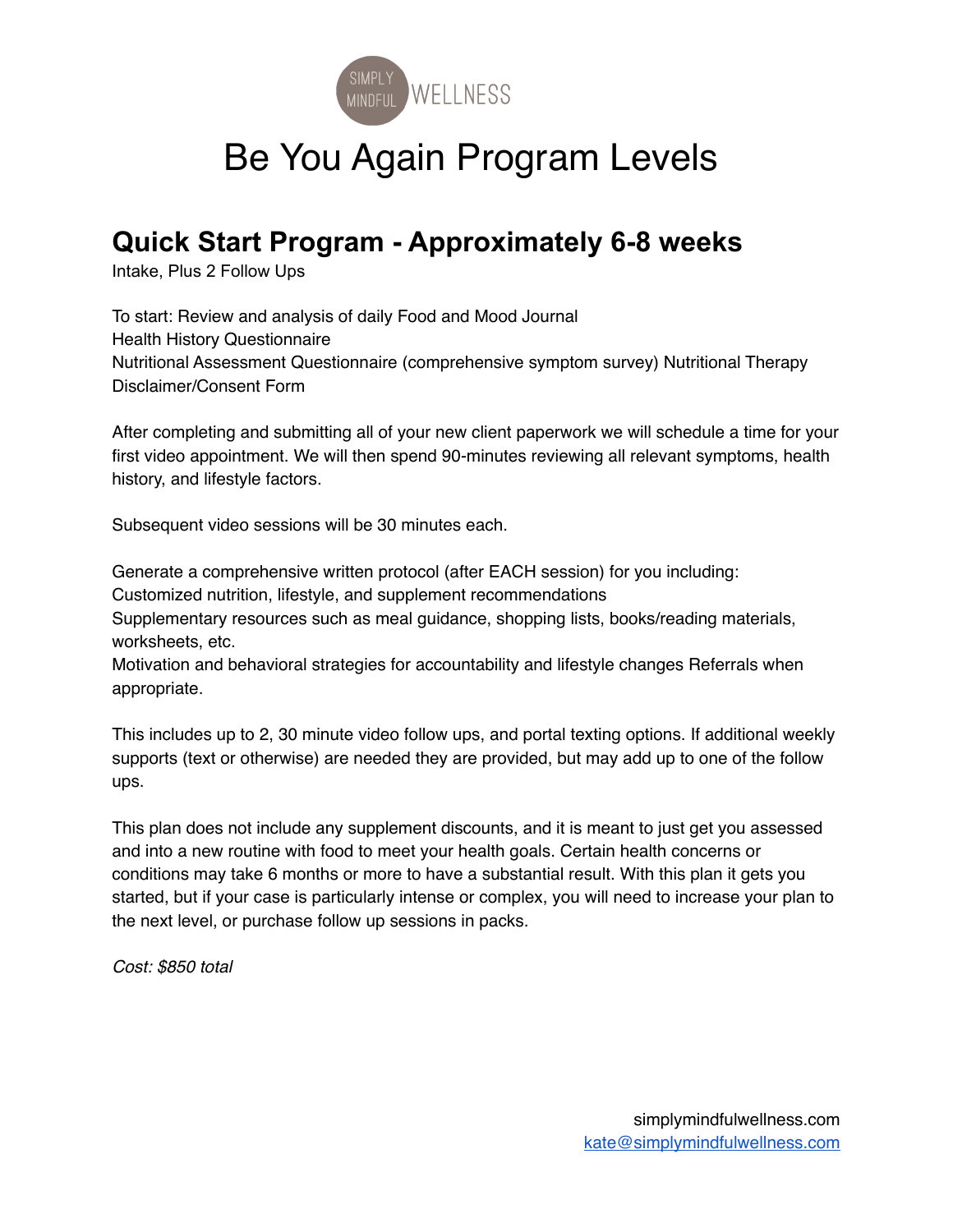

## Be You Again Program Levels The Stability Plan: 3-6 Months of Support

Intake, Plus up to 6 Follow Ups

To start: Review and analysis of daily Food and Mood Journal Health History Questionnaire Nutritional Assessment Questionnaire (comprehensive symptom survey) Nutritional Therapy Disclaimer/Consent Form

After completing and submitting all of your new client paperwork we will schedule a time for your first video appointment. We will then spend 90-minutes reviewing all relevant symptoms, health history, and lifestyle factors

Subsequent video sessions will be 30 minutes each. Any video review of new nutritional assessments will be 45 minutes.

Generate a comprehensive written protocol (after EACH session) for you including:

Customized nutrition, lifestyle, and supplement recommendations

Supplementary resources such as meal guidance, shopping lists, books/reading materials, worksheets, etc.

Motivation and behavioral strategies for accountability and lifestyle changes Referrals when appropriate.

#### *Upon sign up, you get 20% off your initial supplement purchase. All subsequent orders are at full supplement cost.*

This includes up to 6, 30 minute video follow ups, weekly email support (up to 2 email supports per week), and portal texting options. If additional weekly supports (text or otherwise) are needed they are provided, but may add up to one of the follow ups. Each session we will review your nutritional assessment and make adjustments based on resolved symptoms, or continuing symptoms that still need more balance. We will adjust supplements based on resolved symptoms or those in need of different support.

*Cost: \$1500 total with supplement discounts.* 

● *This can be done in 2 pays. 50% due at booking, second 50% due 50% of the way through follow up appointments.*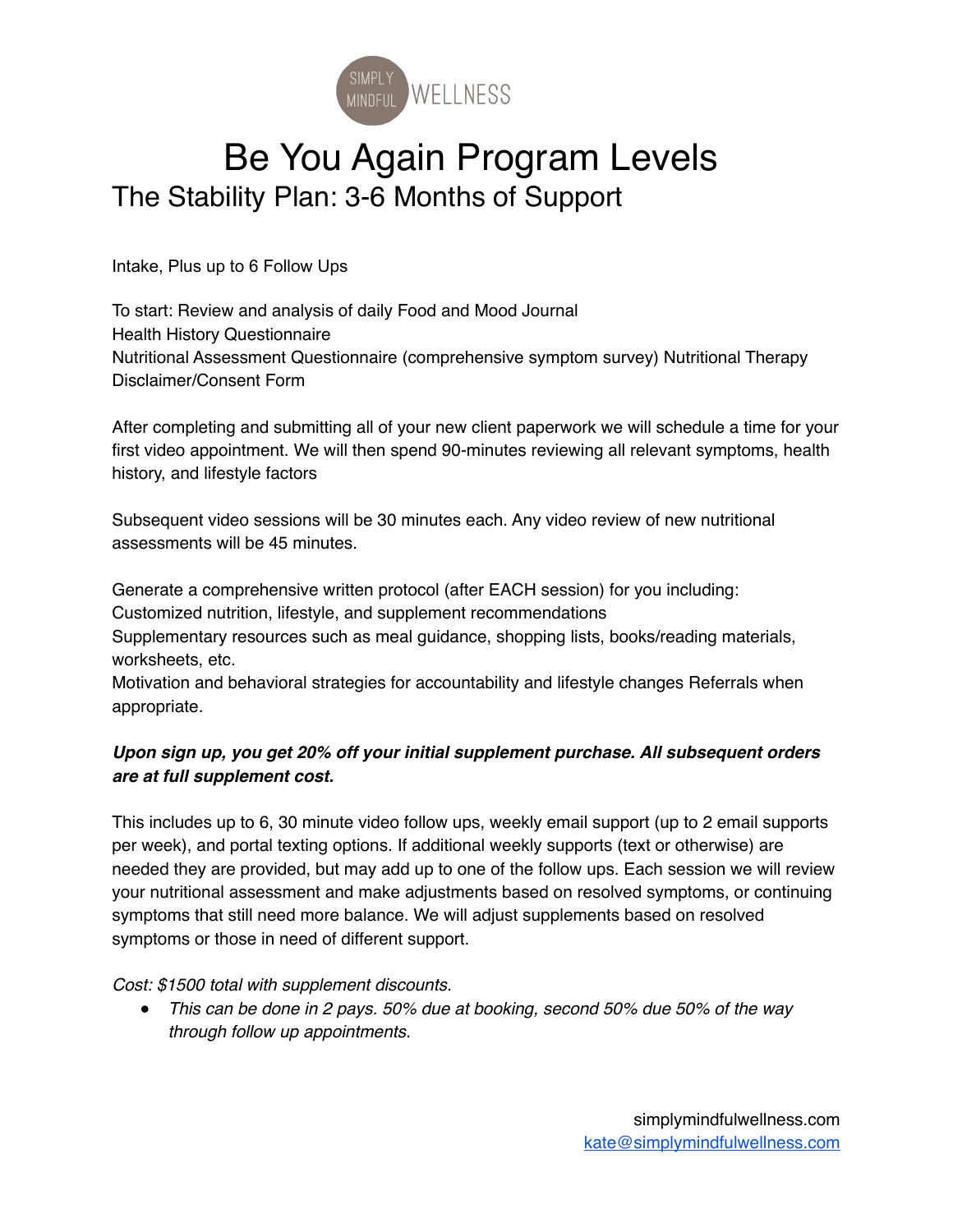

# Be You Again Program Levels

### Finalize You Plan: 6-9 Months of Support

Intake, Plus up to 10 Follow Ups

To start: Review and analysis of daily Food and Mood Journal Health History Questionnaire Nutritional Assessment Questionnaire (comprehensive symptom survey) Nutritional Therapy Disclaimer/Consent Form

After completing and submitting all of your new client paperwork we will schedule a time for your first video appointment. We will then spend 90-minutes reviewing all relevant symptoms, health history, and lifestyle factors on the first video session. Subsequent video sessions will be 30 minutes each. Any video review of new nutritional assessments will be 45 minutes.

Generate a comprehensive written protocol (after EACH session) for you including: Customized nutrition, lifestyle, and supplement recommendations Supplementary resources such as meal templates, shopping lists, books/reading materials, worksheets, etc. Motivation and behavioral strategies for accountability and lifestyle changes Referrals when appropriate.

#### *Upon sign up, you will receive 25% off your initial supplement order, with 10% off a second or refill order. All subsequent orders, supplements are at full cost.*

This includes up to 10, 30 minute video follows ups, weekly email support (up to 2 email supports per week), and portal texting options (additional supports are provided but may add up to a follow up session). Each session we will review your child's nutritional assessment and make adjustments based on resolved symptoms, or continuing symptoms that still need more balance. We will adjust supplements based on resolved symptoms or those in need of different support.

*Cost: \$2600 total with supplement discounts.* 

● *This can be done in 2 pays. 50% due at booking, second 50% due 50% of the way through follow up appointments.*